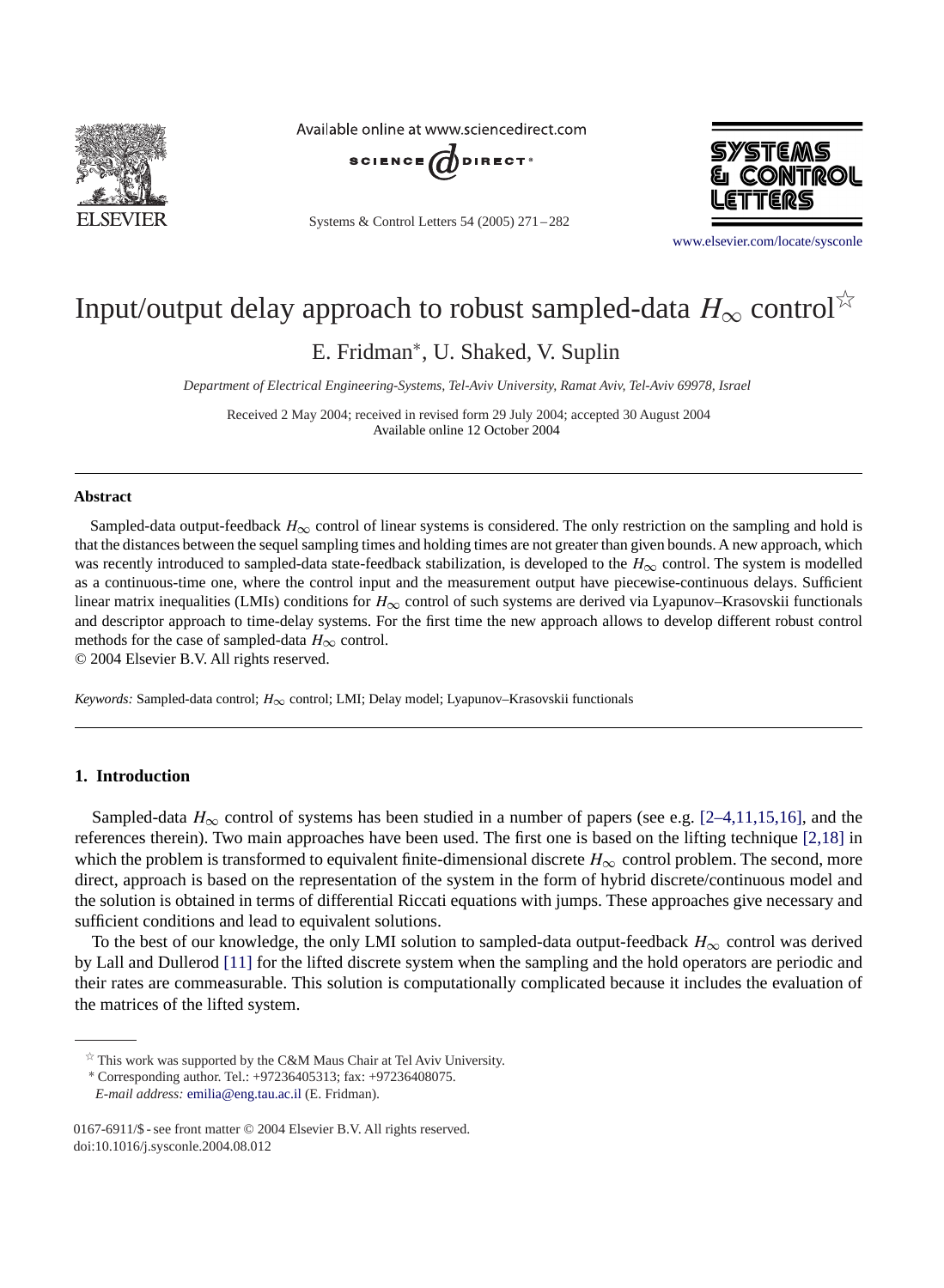The hybrid system approach has been applied recently to robust sampled-data  $H_2$  control for the case of equidistant sampling [\[9\].](#page-11-0) To overcome difficulties of solving differential inequalities with jumps, a piecewise linear in time Lyapunov function has been suggested. As a result in [\[9\]](#page-11-0) LMIs have been derived, which do not depend on the sampling interval, and thus are very conservative. The sampling interval independent LMI conditions have been also derived recently for the case of robust  $H_{\infty}$  filtering under sampled-data measurements [\[17\].](#page-11-0)

Modelling of continuous-time systems with digital control as continuous systems with delayed control input was introduced by Mikheev et al., Astrom and Wittenmark [12,1]. The digital control law may be represented as delayed control as follows:

$$
u(t) = u_d(t_k) = u_d(t - (t - t_k))
$$
  
=  $u_d(t - \tau(t)), \quad t_k \leq t < t_{k+1}, \quad \tau(t) = t - t_k,$  (1)

where  $u_d$  is a discrete-time control signal and the time-varying delay  $\tau(t) = t - t_k$  is piecewise linear with derivative  $\dot{\tau}(t) = 1$  for  $t \neq t_k$ . Moreover,  $\tau \leq t_{k+1} - t_k$ . Recently, this input delay approach was applied to robust sampleddata stabilization via Lyapunov–Krasovskii technique in [\[6\].](#page-11-0) It is the purpose of the present paper to develop this approach to the case of sampled-data  $H_{\infty}$  control.

Bounded real lemmas (BRLs) for systems with time-varying delays were derived for the cases where the derivative of the delay is less than one via Lyapunov–Krasovskii functionals (see e.g. [\[15\]\)](#page-11-0). For the case of time-varying delay without any restrictions on the delay of the derivative a BRL was obtained in [\[7\].](#page-11-0) This became possible due to a new descriptor model representation of the delay system introduced in [\[5\].](#page-11-0)

In the present paper we consider the output-feedback sampled data  $H_{\infty}$  control problem by finding solution for the continuous-time  $H_{\infty}$  control problem for systems with uncertain but bounded (by the maximum sampling and holding intervals) delays in the control input and in the measurement output. We apply the BRL of [\[7\]](#page-11-0) and derive solution in terms of LMIs. The solution which we obtain is robust with respect to different sampling and holding with the only requirement that the maximum sampling interval and maximum holding interval are not greater than given bounds. The LMI conditions are sufficient only, but they are comparatively simple. For the first time the new approach allows to develop different robust control methods for the case of sampled-data  $H_{\infty}$  control. We give a solution to  $H_{\infty}$  control of systems with norm-bounded uncertainties.

**Notation.** Throughout the paper the superscript '*T*' stands for matrix transposition,  $\mathcal{R}^n$  denotes the *n*-dimensional Euclidean space with vector norm  $|\cdot|$ ,  $\mathcal{R}^{n \times m}$  is the set of all  $n \times m$  real matrices, and the notation  $P > 0$ , for  $P \in \mathbb{R}^{n \times n}$  means that P is symmetric and positive definite. Let  $C_n[a, b]$  denotes the space of continuous functions  $\phi: [a, b] \to \mathcal{R}^n$  with the supremum norm  $|\cdot|_c$  and  $L_2[0, \infty)$  be the space of the square integrable functions with the norm  $\|\cdot\|_{L_2}$ . We also denote  $x_t(\theta) = x(t + \theta)$   $(\theta \in [-h, 0])$ .

## **2. Main results**

## *2.1. Problem formulation*

Consider the system

$$
\begin{aligned} \dot{x}(t) &= Ax(t) + B_1 w(t) + B_2 u(t), \\ z(t) &= C_1 x(t) + D_{12} u(t), \end{aligned} \tag{2}
$$

where  $x(t) \in \mathcal{R}^n$  is the state vector,  $w(t) \in \mathcal{R}^{n_w}$  is the disturbance,  $u(t) \in \mathcal{R}^{n_u}$  is the control input and  $z(t) \in \mathcal{R}^{n_z}$ is the controlled output.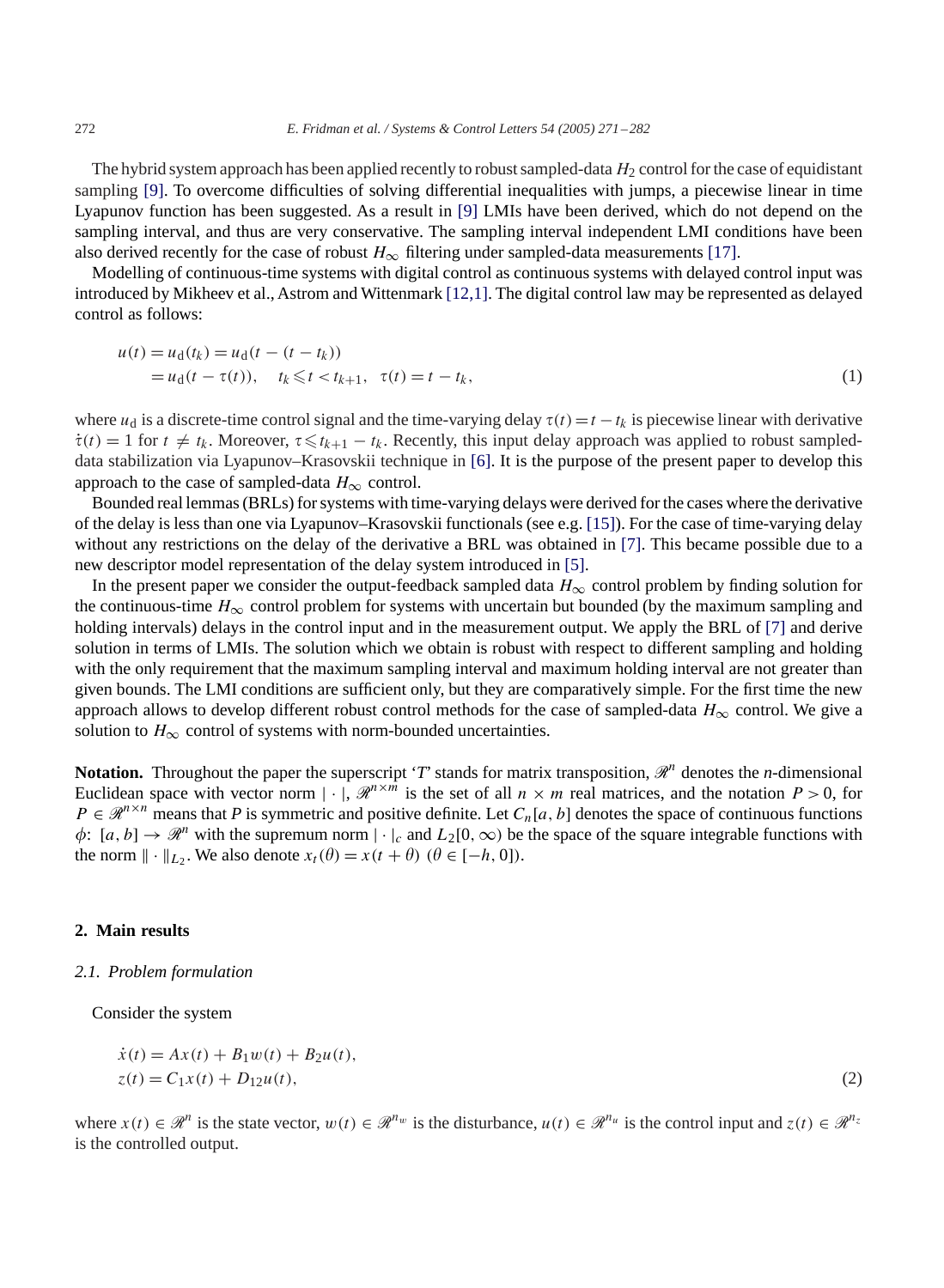The control signal is assumed to be generated by a zero-order hold function with a sequence of hold times  $0 < t_1 < \cdots < t_k < \cdots$ 

$$
u(t) = u_d(t_k), \quad t_k \leq t < t_{k+1},\tag{3}
$$

where  $\lim_{k\to\infty} t_k = \infty$ , and  $u_d$  is a discrete-time control signal.

The measurement output  $y_k \in \mathcal{R}^{n_y}$  is assumed to be available at discrete sampling instants  $0 < \sigma_1 < \cdots < \sigma_k < \cdots$  $\lim_{k \to \infty} \sigma_k = \infty$ , and it may be corrupted by  $w_k = w(\sigma_k)$ :

$$
y_k = C_2 x(\sigma_k) + D_{21} w_k, \quad k = 0, 1, 2, \dots
$$
\n<sup>(4)</sup>

We consider an output-feedback sampled-data  $H_{\infty}$  control. Assume that

A1.  $C_1^{\text{T}} D_{12} = 0$ . A2.  $t_{k+1} - t_k \leq h \ \forall k \geq 0$ . A3.  $\sigma_{k+1} - \sigma_k \leq g \ \forall k \geq 0$ .

We define the following performance index for a prescribed scalar  $\gamma > 0$ :

$$
J_{c}(w) = \int_{0}^{\infty} (z^{T}(s)z(s) - \gamma^{2}w^{T}(s)w(s)) ds.
$$
\n
$$
(5)
$$

Our objective is to find a dynamic output-feedback control law of the form

$$
u(t) = C_c x_c(t_k) + D_c y_k, \ t_k \leq t < t_{k+1},
$$
  
\n
$$
\dot{x}_c(t) = A_c x_c(t) + B_c y_k,
$$
\n(6)

which for all sampling and hold times satisfying A2 and A3 internally stabilizes the system and leads to  $J_c < 0$  for  $x(0) = 0$ , and for all non-zero  $w \in L_2[0, \infty)$ .

#### *2.2. The input and the output delay model*

We consider the following piecewise-constant measurement:

$$
y(t - \eta(t)) = C_2 x(t - \eta(t)) + D_{21} w(t - \eta(t)),
$$
  
\n
$$
\eta(t) = t - \sigma_k, \ t \le \sigma_k < \sigma_{k+1}.
$$
\n(7)

From A3 it follows that  $0 \le \eta(t) \le g$ .

The output-feedback controller law is described by

$$
\dot{x}_{c}(t) = A_{c}x_{c}(t) + B_{c}y(t - \eta(t)), \nx_{c}(t) = 0, \quad t \in [-h, 0], \n\bar{u}(t) = C_{c}x_{c}(t) + D_{c}y(t - \eta(t)),
$$
\n(8a-c)

where the sampled version  $u(t) = \bar{u}(t - \tau(t))$  is applied to (2). We represent *z* in the form

$$
z(t) = [C_1 \quad D_{12}C_c] \begin{bmatrix} x(t) \\ x_c(t) \end{bmatrix}.
$$
\n(9)

In order to restore the transference property of the sample and hold component, namely to recover the filtering property of the sample and hold which filters out the high-frequency part of the sampled signal, and in order to conveniently describe the sampling of  $y(t)$  and  $u(t)$ , we introduce prescribed LTI components that are connected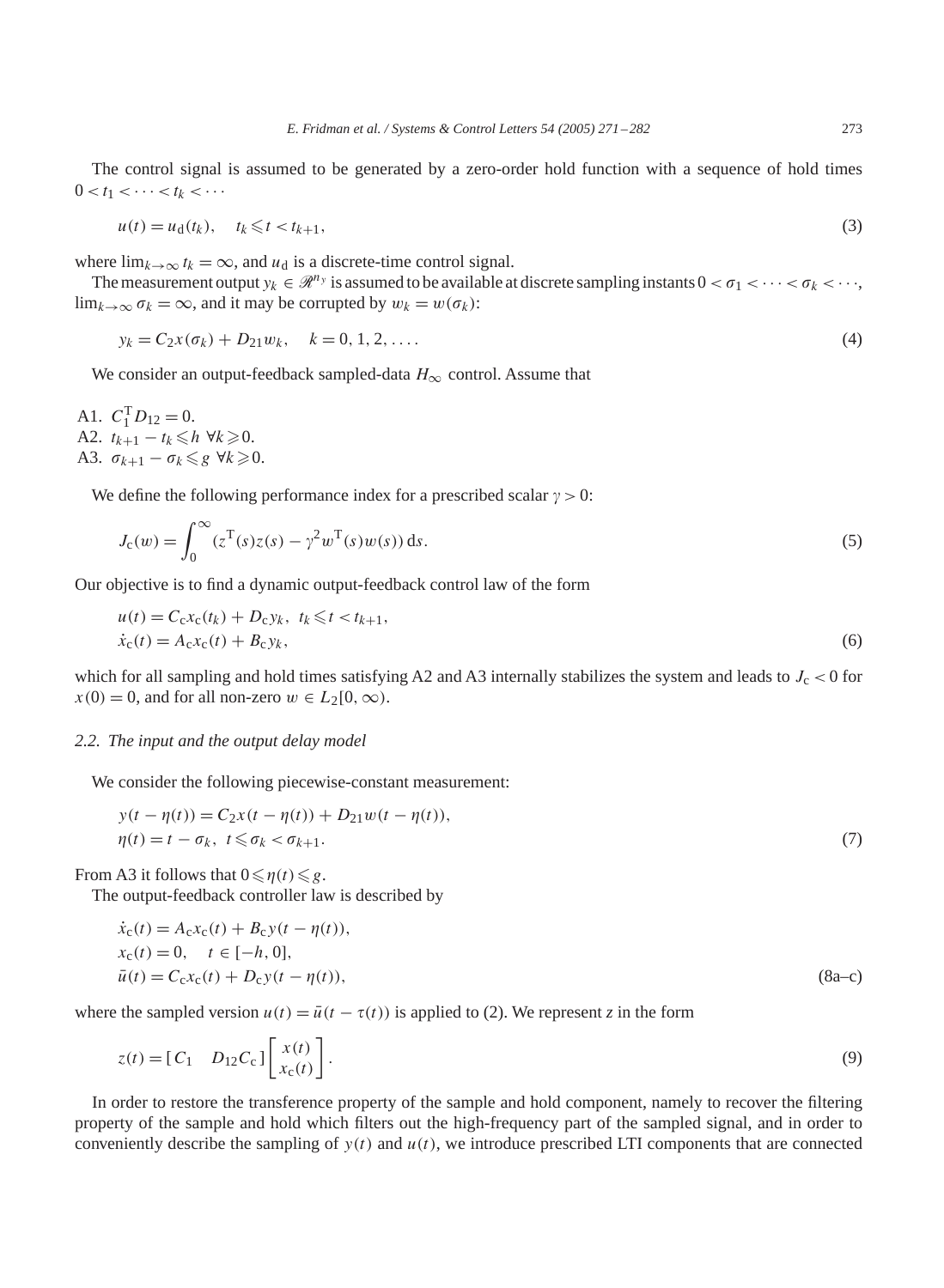in series to  $y(t)$  of (7) and  $\bar{u}(t)$  of (8c) and produce the sampled version of  $y(t)$  and  $u(t)$ . These components will be later added to the controller of (8). We thus consider the following two components:

$$
\dot{\xi}(t) = -\rho I_{n_y} \xi(t) + \rho y(t), \n\dot{\xi}_1(t) = -\rho I_{n_u} \xi_1(t) + C_c x_c(t) + D_c \xi(t),
$$
\n(10a,b)

where  $\xi \in \mathcal{R}^{n_y}$ ,  $\xi_1 \in \mathcal{R}^{n_u}$ , and  $\rho < 1$  is a positive scalar.

Denoting  $\zeta(t) = \text{col}\{x(t), \xi(t), \xi_1, x_c(t)\}$  the following closed-loop system is obtained:

$$
\dot{\zeta}(t) = \mathcal{A}_0 \zeta(t) + \mathcal{A}_1 \zeta(t - \eta(t)) + \mathcal{A}_2 \zeta(t - \tau(t)) + \mathcal{B}w(t),
$$
\n(11a)

where

˙

$$
\mathscr{A}_{0} \triangleq \begin{bmatrix} A & 0 & 0 & 0 \\ 0 & -\rho I_{n_{y}} & 0 & 0 \\ 0 & D_{c} & -\rho I_{n_{u}} & C_{c} \\ 0 & B_{c} & 0 & A_{c} \end{bmatrix},
$$
  
\n
$$
\mathscr{A}_{1} \triangleq \begin{bmatrix} 0 & 0 & 0 & 0 \\ \rho C_{2} & 0 & 0 & 0 \\ 0 & 0 & 0 & 0 \\ 0 & 0 & 0 & 0 \end{bmatrix},
$$
  
\n
$$
\mathscr{A}_{2} \triangleq \begin{bmatrix} 0 & 0 & \rho B_{2} & 0 \\ 0 & 0 & 0 & 0 \\ 0 & 0 & 0 & 0 \\ 0 & 0 & 0 & 0 \end{bmatrix},
$$
  
\n
$$
\mathscr{B} \triangleq \begin{bmatrix} B_{1} & 0 \\ 0 & \rho D_{21} \\ 0 & 0 & 0 \end{bmatrix}.
$$
 (11b-e)

The corresponding  $z(t)$  is given by

$$
z(t) = \mathcal{C}\zeta(t), \quad \text{where} \quad \mathcal{C} = [C_1 \quad 0 \quad D_{12} \quad 0]. \tag{12}
$$

#### *2.3. BRL for linear systems with time-varying delays*

Consider an auxiliary system

$$
\dot{x}(t) = A_0 x(t) + A_1 x(t - \eta(t)) + A_2 x(t - \tau(t)) + B_1 w(t),
$$
  
\n
$$
z(t) = C x(t),
$$
\n(13a,b)

with the performance index (5), where  $x(t) \in \mathbb{R}^n$ ,  $w(t) \in \mathbb{R}^{n_w}$ ,  $z(t) \in \mathbb{R}^{n_z}$ ,  $\tau(t)$  and  $\eta(t)$  are piecewise-continuous delays satisfying  $\tau(t) \le h$ ,  $\eta(t) \le g$ , and  $A_i$ ,  $i = 0, 1, 2$ ,  $B_1$  and *C* are constant matrices.

Applying to (13) and (5) the Lyapunov–Krasovskii functional of the form

$$
V(\bar{x}(t), \dot{x}_t) = V_1(\bar{x}(t)) + V_2(\dot{x}_t),
$$
\n(14)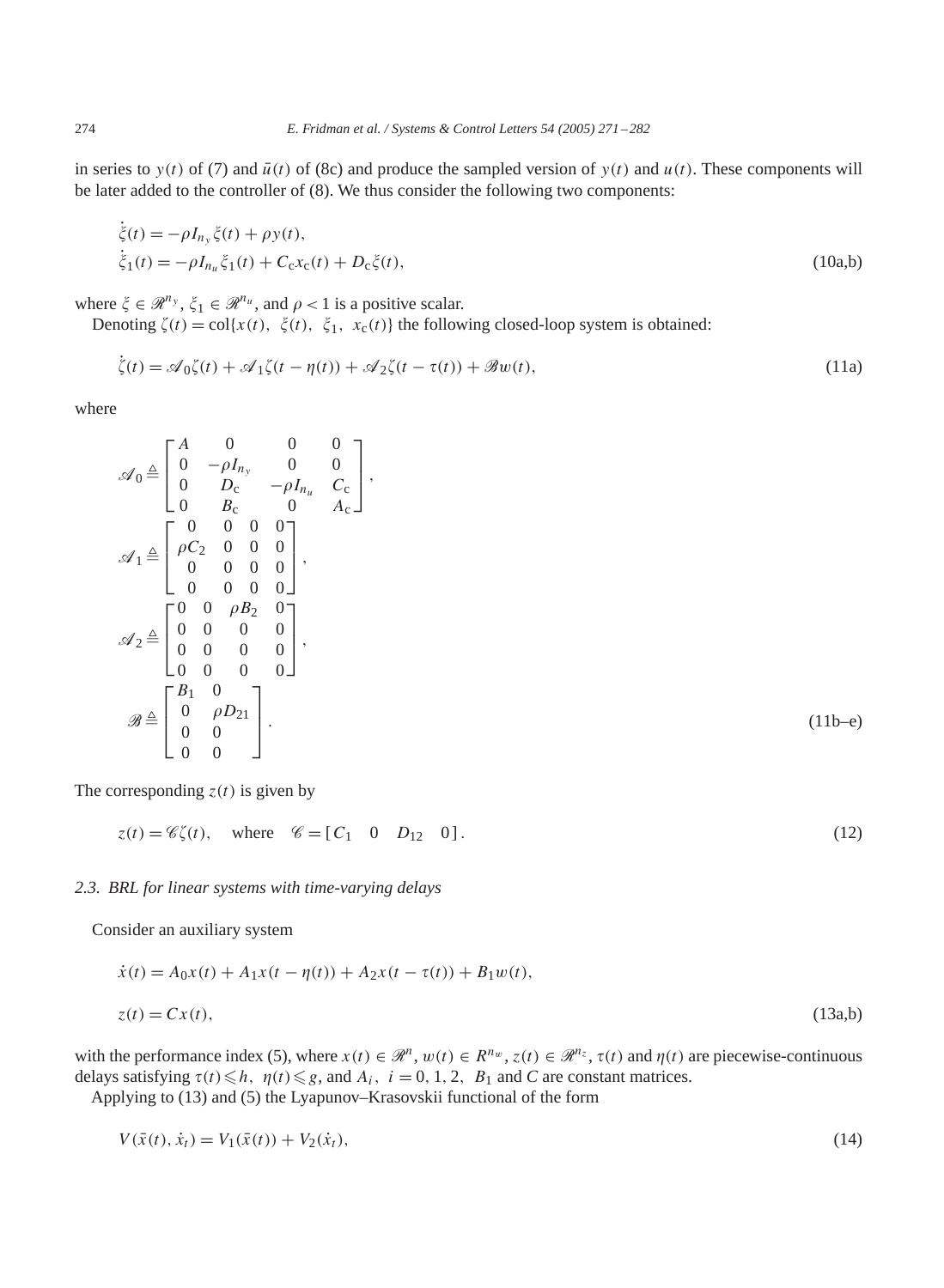where

$$
\bar{x}(t) = col\{x(t), \dot{x}(t)\}, \quad E = \begin{bmatrix} I_n & 0 \\ 0 & 0 \end{bmatrix},
$$

$$
P = \begin{bmatrix} P_1 & 0 \\ P_2 & P_3 \end{bmatrix}, \quad P_1 = P_1^T > 0
$$
\n(15a-d)

and

$$
V_1(\bar{x}(t)) = \bar{x}^{\mathrm{T}}(t) E P \bar{x}(t),
$$
  
\n
$$
V_2(\dot{x}_t) = \int_{-g}^0 \int_{t+\theta}^t \dot{x}^{\mathrm{T}}(s) R_1 \dot{x}(s) ds + \int_{-h}^0 \int_{t+\theta}^t \dot{x}^{\mathrm{T}}(s) R_2 \dot{x}(s) ds d\theta,
$$
\n(15e,f)

and finding the conditions that  $(d/dt)V(\bar{x}(t), \dot{x}_t) + z^{\text{T}}(t)z(t) - \gamma^2 w^{\text{T}}(t)w(t) < 0$ , we obtain similarly to [7,8] the following BRL:

**Lemma 1.** *Consider* (13). *For a prescribed*  $\gamma > 0$ , *the cost function* (5) *achieves*  $J_c(w) < 0$  *for all non-zero*  $w \in$  $\mathcal{L}^q$ [0, ∞) and for all piecewise-continuous delays τ(·),  $\eta$ (·), satisfying inequalities τ(t) ≤h,  $\eta$ (t) ≤g, if there exist  $n \times n$ -matrices  $P_1 > 0$ ,  $P_2$ ,  $P_3$  and  $R_i = R_i^T$  that satisfy the following LMIs:

$$
\begin{bmatrix} \varPsi_1 & P^{\mathrm{T}} \begin{bmatrix} 0 \\ B_1 \end{bmatrix} & \begin{bmatrix} C^{\mathrm{T}} \\ 0 \end{bmatrix} \\ * & -\gamma^2 I & 0 \\ * & * & -I \end{bmatrix} < 0,
$$

*and*

$$
\begin{bmatrix}\nR_i & [0 \ A_i^{\mathrm{T}}]P \\
* & Z_i\n\end{bmatrix} \geq 0, \ i = 1, 2,\n\tag{16a,b}
$$

*where P is given by* (15c) *and*

$$
\Psi_1 = \Psi_0 + gZ_1 + hZ_2 + \begin{bmatrix} 0 & 0 \\ 0 & gR_1 + hR_2 \end{bmatrix},
$$
  

$$
\Psi_0 = P^{\rm T} \begin{bmatrix} 0 & I \\ \sum_{i=0}^2 A_i & -I \end{bmatrix} + \begin{bmatrix} 0 & \sum_{i=0}^2 A_i^{\rm T} \\ I & -I \end{bmatrix} P.
$$

## *2.4. Output-feedback* H∞ *control*

Consider the closed-loop system (11), (12) and the performance index  $J_c$ .

We apply Lemma 1 to system (11), (12) directly, where we replace  $R_i$  by diag{ $R_i$ , 0} with  $R_i \in \mathcal{R}^{n_c \times n_c}$ , we denote  $n_c = n + n_y + n_u$ . Pre- and post-multiplying the resulting LMI that is equivalent to (16a) by diag{Q<sup>T</sup>, I, I} and diag{Q, I, I}, respectively, and the one equivalent to (16b) by diag{I,  $Q^T$ } and diag{I, Q}, respectively, where  $P^{-1} = Q = \begin{bmatrix} Q_1 & 0 \\ 0 & Q_2 \end{bmatrix}$  $Q_2$   $Q_3$ . The following is obtained for  $\hat{Z}_i = Q^T Z_i Q$ .

**Lemma 2.** *Consider*(11), (12). *For a prescribed*  $\gamma > 0$ , *the cost function* (5) *achieves*  $J_c(w) < 0$  *for all non-zero*  $w \in$  $\mathcal{L}^q[0,∞)$  *and for all piecewise-continuous delays*  $\tau(\cdot)$ ,  $\eta(\cdot)$ , *satisfying inequalities*  $\tau(t) \leq h$ ,  $\eta(t) \leq g$ , *if there exist*  $2n_c \times 2n_c$  *matrices*  $Q_1 > 0$ ,  $Q_2$ ,  $Q_3$  *and*  $n_c \times n_c$  *matrices*  $R_i = R_i^T$  *that satisfy the following*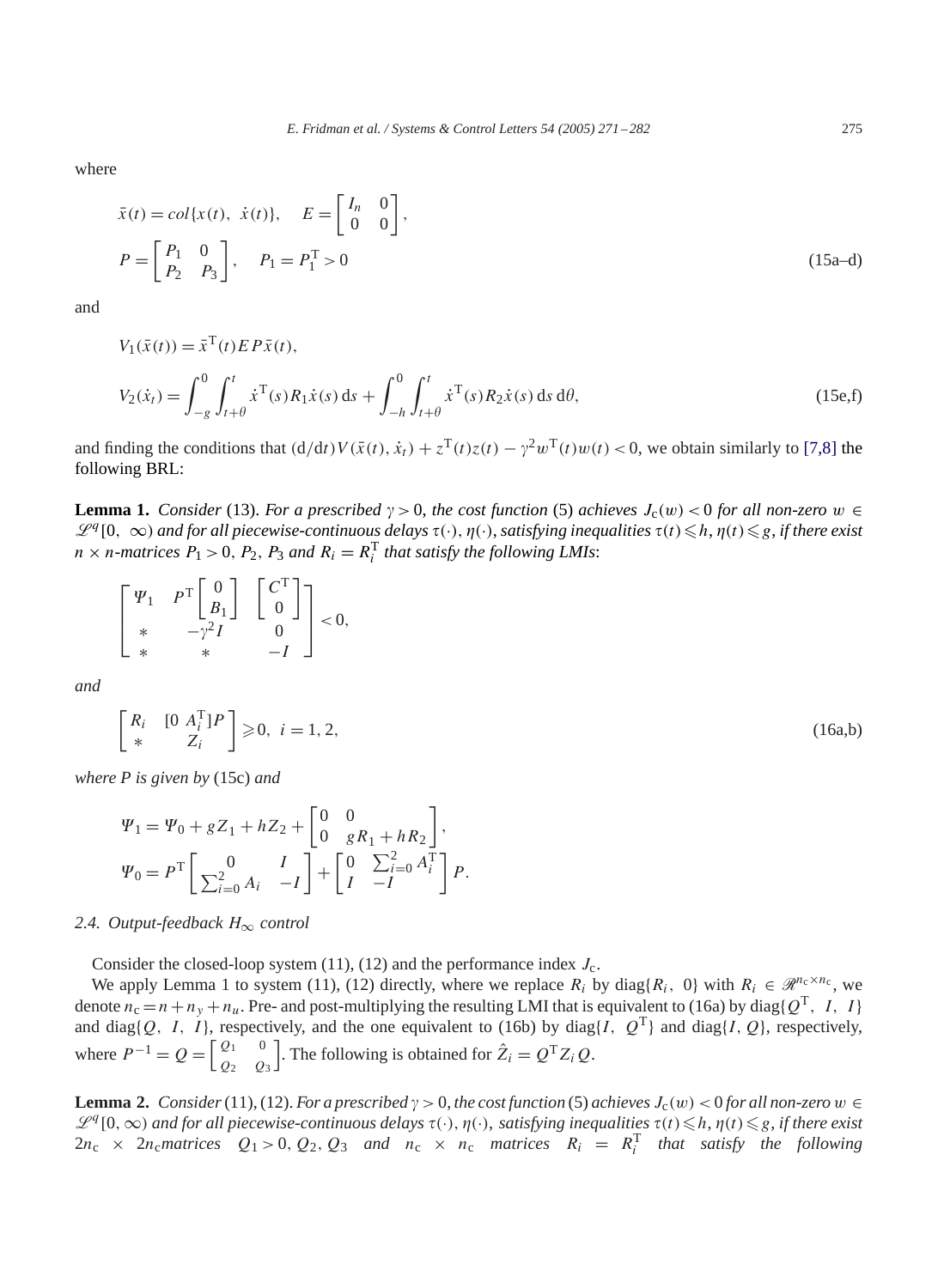*inequalities*:

$$
\begin{bmatrix} \varPhi & \begin{bmatrix} 0 \\ \mathscr{B} \end{bmatrix} & \begin{bmatrix} \mathcal{Q}_1 \mathscr{C}^T \\ 0 \end{bmatrix} & g \begin{bmatrix} \mathcal{Q}_2^T \\ \mathcal{Q}_3^T \end{bmatrix} \begin{bmatrix} I_{n_c} \\ 0 \end{bmatrix} & h \begin{bmatrix} \mathcal{Q}_2^T \\ \mathcal{Q}_3^T \end{bmatrix} \begin{bmatrix} I_{n_c} \\ 0 \end{bmatrix} \\ * & * & -I_{n_z} & 0 & 0 \\ * & * & * & -gR_1^{-1} & 0 \\ * & * & * & * & -hR_2^{-1} \end{bmatrix} < 0,
$$

*and*

$$
\begin{bmatrix}\nR_i & [I_{n_c} & 0] \left[ 0 \mathcal{A}_i^{\mathrm{T}} \right] \\
* & \hat{Z}_i\n\end{bmatrix} \geq 0, \quad i = 1, 2,\tag{17a,b}
$$

*where*

$$
\Phi = \begin{bmatrix} 0 & I \\ \sum_{i=0}^{2} \mathcal{A}_i & -I \end{bmatrix} Q + Q^{\mathrm{T}} \begin{bmatrix} 0 & \sum_{i=0}^{2} \mathcal{A}_i^{\mathrm{T}} \\ I & -I \end{bmatrix} + h \hat{Z}_2 + g \hat{Z}_1.
$$

We further denote

$$
Q_1 = \begin{bmatrix} X & M^{\mathrm{T}} \\ M & U \end{bmatrix}, \ Q_1^{-1} = \begin{bmatrix} Y & N^{\mathrm{T}} \\ N & V \end{bmatrix},
$$

$$
J = \begin{bmatrix} I & Y \\ 0 & N \end{bmatrix}, \text{ and } \bar{J} = \text{diag}\{J, J\}
$$
(18)

Multiplying (17a) by diag{ $\bar{J}^T$ ,  $I$ } from the left and by diag{ $\bar{J}$ ,  $I$ } from the right, respectively, and (17b) by  $diag\{I, \bar{J}^T\}$  from the left and by diag $\{I, \bar{J}\}$  from the right, respectively, we obtain

$$
\left[ \begin{matrix} \left[ \begin{matrix} \bar{Q}_2 + \bar{Q}_2^{\mathrm{T}} & \bar{Q}_3 - \bar{Q}_2^{\mathrm{T}} + J^{\mathrm{T}} Q_1 (\sum_{i=0}^2 \mathcal{A}_i^{\mathrm{T}}) J \\ * & -\bar{Q}_3 - \bar{Q}_3^{\mathrm{T}} \\ * & * & * \end{matrix} \right] + h \bar{Z}_2 + g \bar{Z}_1 & \begin{bmatrix} 0 \\ J^{\mathrm{T}} \mathcal{B} \\ * \end{bmatrix} & \begin{bmatrix} J^{\mathrm{T}} Q_1 \mathcal{C}^{\mathrm{T}} \\ 0 \end{bmatrix} & g \begin{bmatrix} \bar{Q}_2^{\mathrm{T}} \\ \bar{Q}_3^{\mathrm{T}} \end{bmatrix} \begin{bmatrix} I_{n_c} \\ 0 \end{bmatrix} & h \begin{bmatrix} \bar{Q}_2^{\mathrm{T}} \\ \bar{Q}_3^{\mathrm{T}} \end{bmatrix} \begin{bmatrix} I_{n_c} \\ 0 \end{bmatrix} \\ * & * & * & -I_{n_z} & 0 & 0 \\ * & * & * & -g R_1^{-1} & 0 \\ * & * & * & * & -h R_2^{-1} \end{bmatrix} < 0,
$$

and

$$
\begin{bmatrix}\nR_i & [I_{n_c} & 0] \left[ 0 \mathcal{A}_i^{\mathrm{T}} \right] \bar{J} \\
* & \bar{Z}_i\n\end{bmatrix} \geq 0, \quad i = 1, 2,\tag{19a,b}
$$

where  $\overline{Q}_{i+1} = J^{\mathrm{T}} Q_{i+1} J$  and  $\overline{Z}_i = J^{\mathrm{T}} \hat{Z}_i J$ ,  $i = 1, 2$  and where it is required that

$$
J^{\mathrm{T}}Q_1J = \begin{bmatrix} X & I \\ I & Y \end{bmatrix} > 0. \tag{20}
$$

It is readily found that

$$
\sum_{i=0}^{2} \mathcal{A}_i = \text{diag}\{\bar{A}, 0\} + \bar{B}_2 \Theta \bar{C}_2,
$$
\n(21a)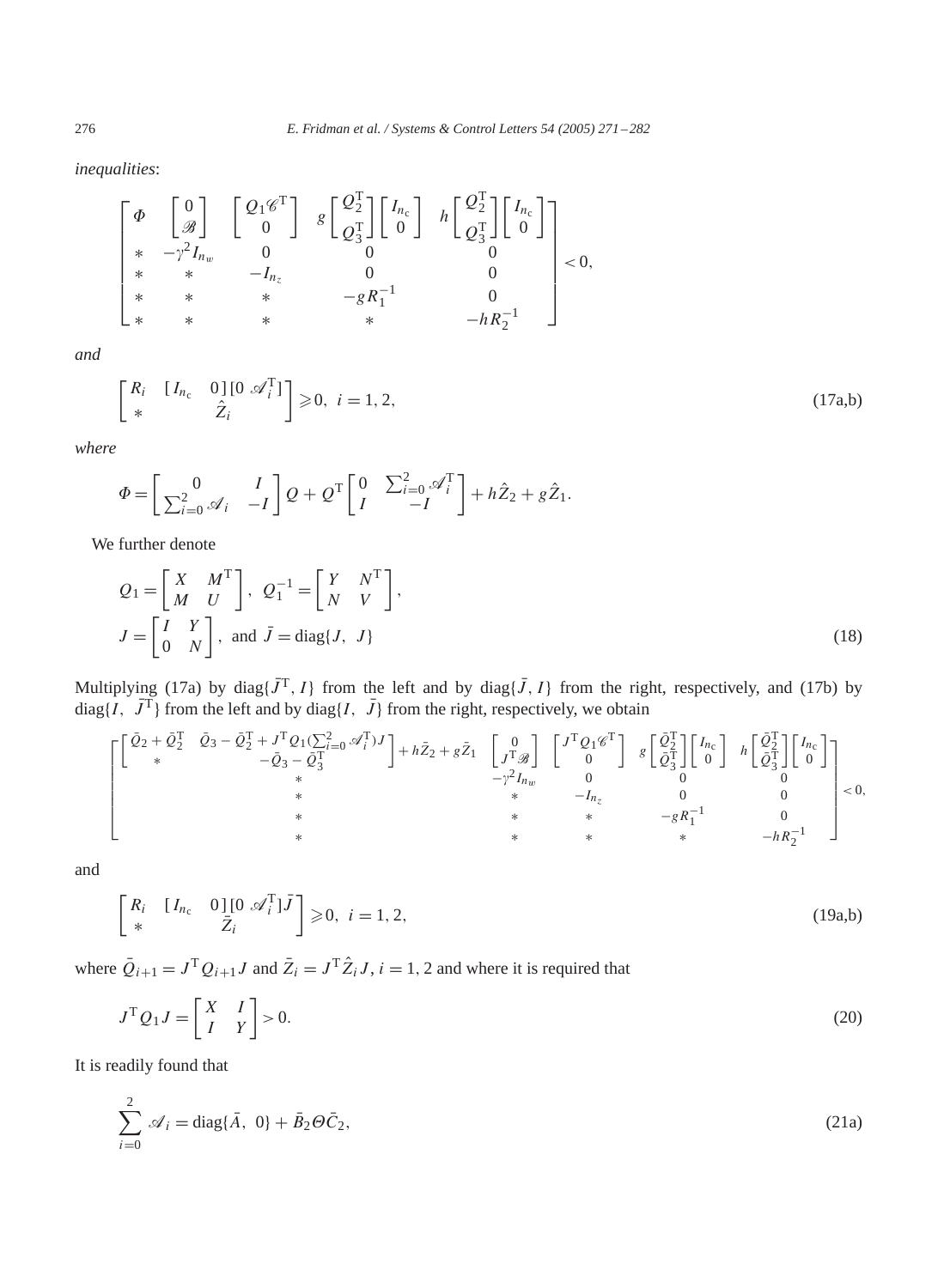where

$$
\bar{A} = \begin{bmatrix} A & 0 & \rho B_2 \\ \rho C_2 & -\rho I_{n_y} & 0 \\ 0 & 0 & -\rho I_{n_u} \end{bmatrix}, \quad \bar{B}_2 = \begin{bmatrix} 0 & \hat{B}_2 \\ I_{n_c} & 0 \end{bmatrix},
$$
  
\n
$$
\bar{C}_2 = \begin{bmatrix} 0 & I_{n_c} \\ \hat{C}_2 & 0 \end{bmatrix}, \text{ and } \Theta = \begin{bmatrix} A_c & B_c \\ C_c & D_c \end{bmatrix}
$$
\n(21b-d)

with

$$
\hat{B}_2 = \begin{bmatrix} 0 \\ 0 \\ I_{n_u} \end{bmatrix} \text{ and } \hat{C}_2 = \begin{bmatrix} 0 & I_{n_y} & 0 \end{bmatrix}.
$$

Hence

$$
J^{\mathrm{T}}Q_{1}\left(\sum_{i=0}^{2} \mathscr{A}_{i}^{\mathrm{T}}\right)J
$$
  
\n
$$
= \begin{bmatrix} X \\ I_{nc} \end{bmatrix} \bar{A}^{\mathrm{T}} \begin{bmatrix} I_{nc} & Y \end{bmatrix} + \begin{bmatrix} M^{\mathrm{T}} & X\hat{C}_{2}^{\mathrm{T}} \\ 0 & \hat{C}_{2}^{\mathrm{T}} \end{bmatrix} \Theta^{\mathrm{T}} \begin{bmatrix} 0 & N \\ B_{2}^{\mathrm{T}} & \hat{B}_{2}Y \end{bmatrix}
$$
  
\n
$$
= \begin{bmatrix} X\bar{A}^{\mathrm{T}} & 0 \\ \bar{A}^{\mathrm{T}} & \bar{A}^{\mathrm{T}}Y \end{bmatrix} + \begin{bmatrix} I & 0 \\ 0 & \hat{C}_{2}^{\mathrm{T}} \end{bmatrix} K^{\mathrm{T}} \begin{bmatrix} \hat{B}_{2}^{\mathrm{T}} & 0 \\ 0 & I \end{bmatrix} \triangleq \Xi,
$$
 (22)

where

$$
K = \begin{bmatrix} 0 & I_{n_u} \\ N^{\mathrm{T}} & Y \hat{B}_2 \end{bmatrix} \Theta \begin{bmatrix} M & 0 \\ \hat{C}_2 X & I_{n_y} \end{bmatrix} + \begin{bmatrix} 0 & 0 \\ Y \bar{A} X & 0 \end{bmatrix}.
$$
 (23)

Substituting the above result in (19a,b) and choosing  $R_1 = \text{diag}\{\varepsilon_1 I_n, \overline{\varepsilon} I_{n_y}, \overline{\varepsilon} I_{n_u}\}$  and  $R_2 = \text{diag}\{\overline{\varepsilon} I_{n+ny}, \varepsilon_2 I_{n_u}\}$ , where  $0 < \bar{\varepsilon}$  tends to zero, and  $\varepsilon_1$  and  $\varepsilon_2$  are positive tuning parameters, we obtain the following.

**Theorem 1.** *Consider system* (2). *For prescribed scalars*  $\gamma > 0$  *and*  $0 < \rho$ ,  $J_c(w) < 0 \ \forall w(t) \in L_2[0 \infty)$  *under the sampled-data output-feedback controller of* (8) *and* (10) *for all holding and sampling times satisfying* A2 *and* A3, *respectively*, *if for some tuning scalar parameters*  $\varepsilon_1$  *and*  $\varepsilon_2$  *there exist*  $4n_c \times 4n_c$  *matrices*  $\bar{Z}_1$ ,  $\bar{Z}_2$ ,  $2n_c \times 2n_c$ *matrices*  $\overline{Q}_2$ ,  $\overline{Q}_2$ ,  $n_c \times n_c$  *matrices* X, Y, *and a*  $(n_c + n_u) \times (n_c + n_v)$ *-matrix K that satisfy* (20) *and the following three LMIs*:

$$
\Gamma + h\bar{Z}_2 + g\bar{Z}_1 < 0,
$$
\n
$$
\begin{bmatrix}\n\varepsilon_1 I_n & [0 \quad [0 \quad \rho C_2^{\mathrm{T}} \quad 0][I_{n_c} \quad Y]] \\
\ast & \bar{Z}_1\n\end{bmatrix} \ge 0,
$$
\n
$$
\begin{bmatrix}\n\varepsilon_2 I_{n_u} & [0 \quad \rho B_2^{\mathrm{T}} [I_n \quad 0 \quad 0][I_{n_c} \quad Y]] \\
\ast & \bar{Z}_2\n\end{bmatrix} \ge 0,
$$
\n
$$
(24a-c)
$$

*where*

$$
\Gamma \triangleq \begin{bmatrix}\n\begin{bmatrix}\n\bar{Q}_2 + \bar{Q}_2^T & \bar{Q}_3 - \bar{Q}_2^T + \bar{Z} \\
\ast & -\bar{Q}_3 - \bar{Q}_3^T\n\end{bmatrix} & \begin{bmatrix}\n0 \\
I \\
Y\n\end{bmatrix} & \hat{B}_1 & \begin{bmatrix}\nX \\
I \\
0\n\end{bmatrix} & \hat{C}_1^T & g \begin{bmatrix}\n\bar{Q}_2^T \\
\bar{Q}_3^T\n\end{bmatrix} & \begin{bmatrix}\n0_{n,n_y} \\
I_{n_y}\n\end{bmatrix} & h \begin{bmatrix}\n\bar{Q}_2^T \\
\bar{Q}_3^T\n\end{bmatrix} & \begin{bmatrix}\n0 \\
0 \\
I_{n_u}\n\end{bmatrix} \\
\ast & \ast & -I_{n_z} & 0 & 0 \\
\ast & \ast & -g\varepsilon_1^{-1}I_{n_y} & 0 \\
\ast & \ast & \ast & -h\varepsilon_2^{-1}I_{n_u}\n\end{bmatrix},
$$
\n
$$
\times & \ast & \ast & -h\varepsilon_2^{-1}I_{n_u}
$$
\n(25)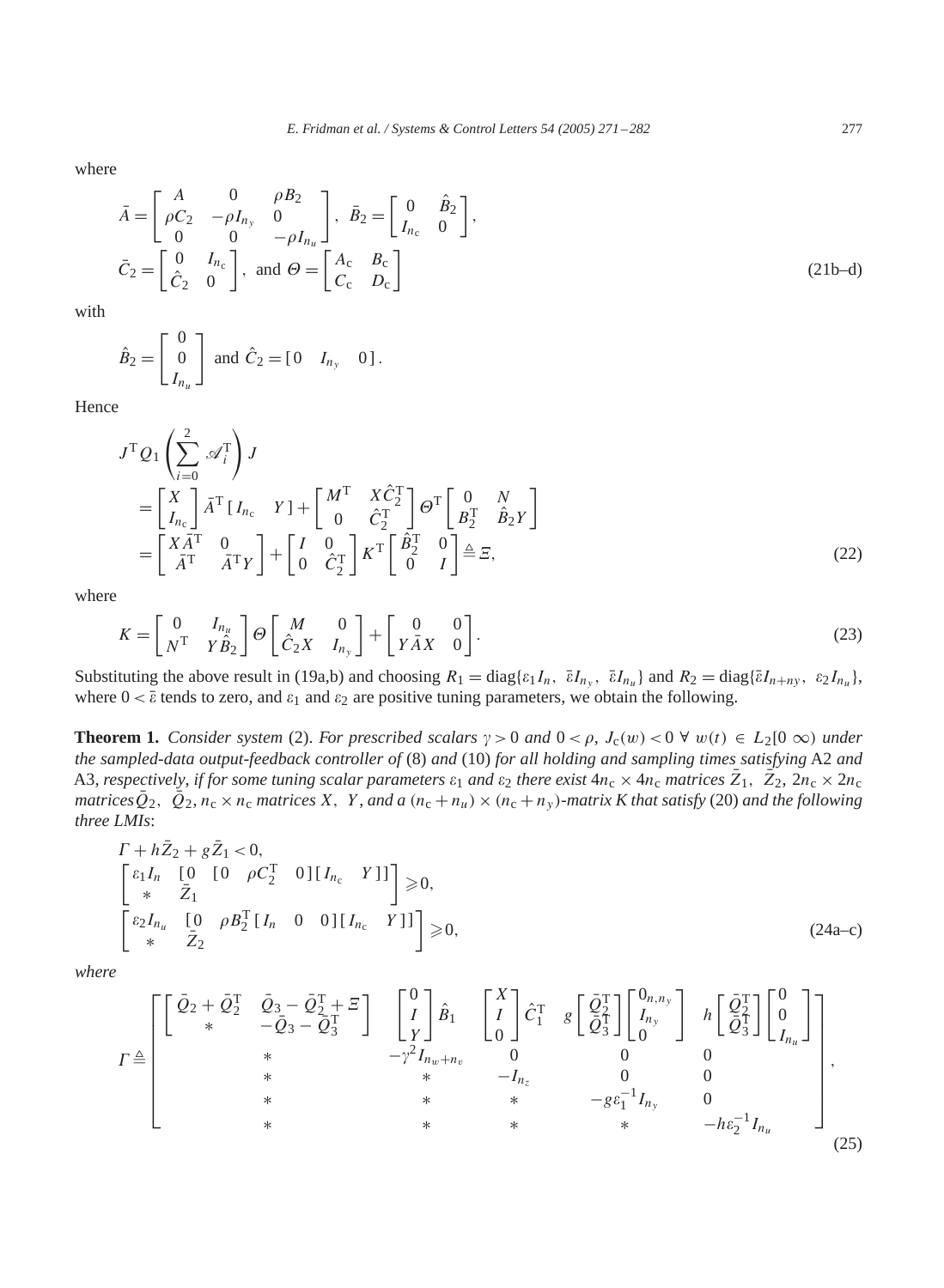278 *E. Fridman et al. / Systems & Control Letters 54 (2005) 271 – 282*

$$
\hat{B}_1 = \begin{bmatrix} B_1 & 0 \\ 0 & \rho D_{21} \\ 0 & 0 \end{bmatrix}, \quad and \quad \hat{C}_1 = [C_1 \quad 0 \quad D_{12}].
$$

*If a solution to the above exists then the output-feedback controller that achieves the required performance is described by the series connection of the pre- and the post-controllers* (10a) *and* (10b), *respectively*, *with the system described in* (8), where the matrices of the latter are obtained by solving (23) for  $\Theta$  and taking  $N = I_{n_c}$ ,  $M = I_{n_c} - YX$ .

**Remark 1.** In (23) the matrices N and M can be obtained by factorizing  $I_{n_c} - Y X = N^T M$ . One of these factorizations yields  $N = I_{n_c}$ . The transfer function matrix of the obtained controller will not depend on the specific factors chosen.

The LMIs in Theorem 2 apply variables that are in fact redundant. Inequalities (24b,c) set lower bounds on  $\bar{Z}_1$ and  $\bar{Z}_2$ . The latter matrices can thus be replaced in (24a) by their respective bounds. We thus obtain the following:

**Corollary 1.** *Consider system* (2).  $J_c(w) < 0 \forall w(t) \in L_2[0 \infty)$  *for prescribed scalars*  $\gamma > 0$  *and*  $0 < \rho$ *, under the sampled-data output-feedback controller of* (8) *and* (10) *for all holding and sampling times satisfying* A2 *and* A3, *respectively, if for some tuning scalar parameters*  $\varepsilon_1$  *and*  $\varepsilon_2$  *there exists a*  $2n_c \times 2n_c$  *matrices*  $Q_2$ ,  $Q_3$ ,  $n_c \times n_c$ *matrices* X, Y, and a  $(n_c + n_u) \times (n_c + n_y)$ -matrix K that satisfy (20) and the following inequality:

$$
\left[\begin{array}{ccc} F & \left[ 8 \begin{bmatrix} 0 \\ I \\ Y \end{bmatrix} \begin{bmatrix} 0 \\ \rho C_2 \\ 0 \end{bmatrix} \right] & \left[ h \begin{bmatrix} 0 \\ I \\ Y \end{bmatrix} \begin{bmatrix} \rho B_2 \\ 0 \\ 0 \end{bmatrix} \right] \right] < 0. \tag{26}
$$
\n
$$
\left[\begin{array}{c} * & -g \varepsilon_1 I_n & 0 \\ * & -h \varepsilon_2 I_{n_u} \end{array} \right]
$$

*2.5. The case of systems with norm-bounded uncertainties*

The results of the previous section can be easily generalized to the case of systems with norm-bounded uncertainties.

**Theorem 2.** *Consider system* (2) *where A*,  $B_1$ ,  $B_2$ ,  $C_2$ , *and*  $D_{21}$  *are replaced by*  $A + \Delta A$ ,  $B_1 + \Delta B_1$ ,  $B_2 + \Delta B_2$ ,  $C_2 + \Delta C_2$  *and*  $D_{21} + \Delta D_{21}$ *, respectively, and where* 

$$
[\Delta A \quad \Delta B_1 \quad \Delta B_2] = H\Delta(t) [E \quad E_1 \quad E_2], \quad i = 0, 1, 2 \quad and
$$

$$
[\Delta C_2 \quad \Delta D_{21}] = H_c \bar{\Delta}(t) [E_c \quad E_d]
$$
\n(27a,b)

*with*  $\Delta$  *and*  $\overline{\Delta}$  *satisfying* 

$$
\Delta(t)^{\mathrm{T}}\Delta(t) \leq I \quad and \quad \bar{\Delta}(t)^{\mathrm{T}}\bar{\Delta}(t) \leq I. \tag{28a,b}
$$

*For prescribed scalars*  $\gamma > 0$  *and*  $0 < \rho$ ,  $J_c(w) < 0 \forall w(t) \in L_2[0 \infty)$  *under the sampled-data output-feedback controller of* (8) *and* (10) *for all holding and sampling times satisfying* A2 *and* A3, *respectively*, *if for some tuning scalar parameters*  $\varepsilon_1$  *and*  $\varepsilon_2$ ,  $r_1$  *and*  $r_2$  *there exist*  $4n_c \times 4n_c$  *matrices*  $\bar{Z}_1$ ,  $\bar{Z}_2$ ,  $2n_c \times 2n_c$  *matrices*  $\bar{Q}_2$ ,  $\bar{Q}_2$ ,  $n_c \times n_c$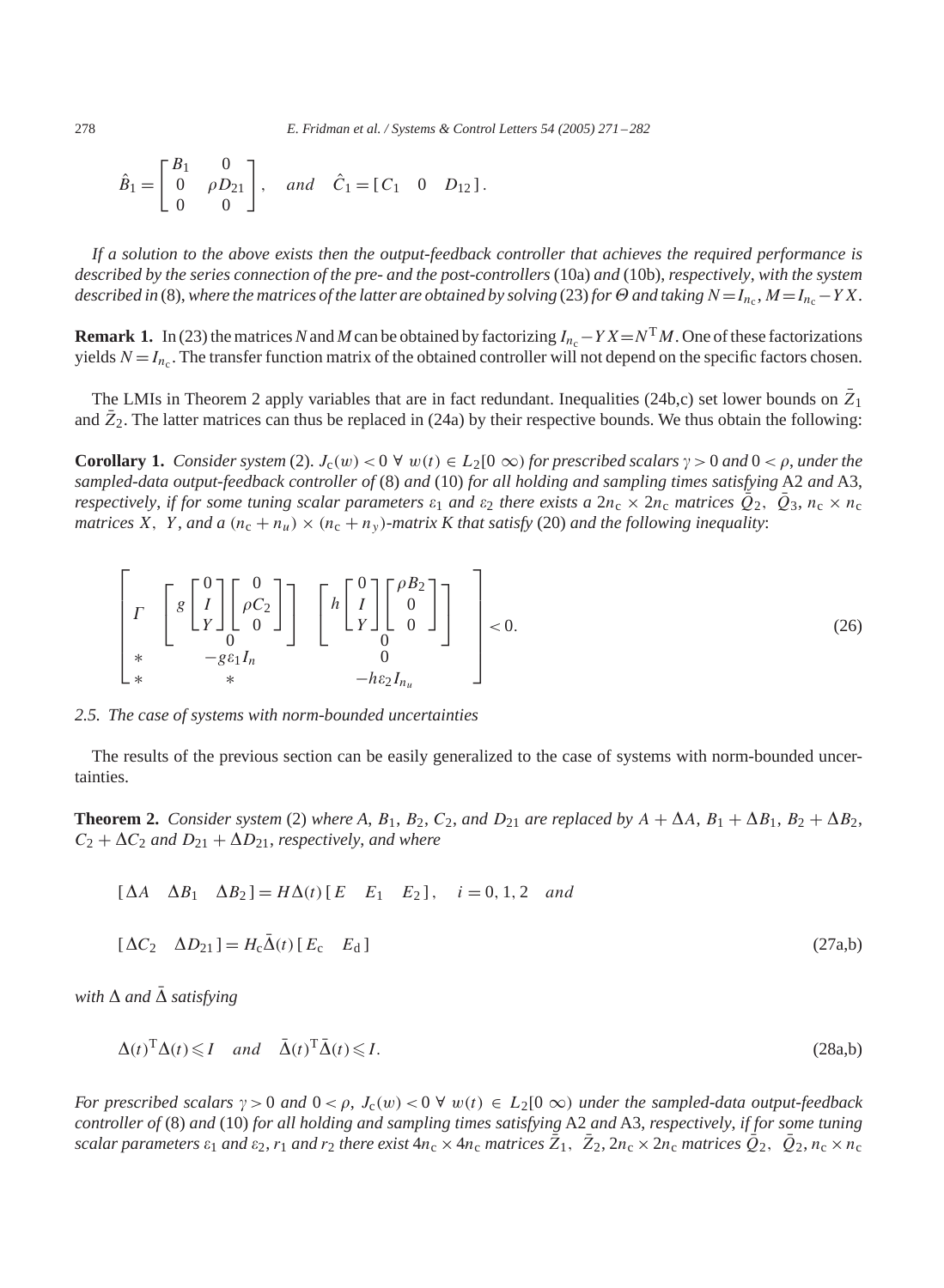*matrices* X, Y, and a  $(n_c + n_u) \times (n_c + n_v)$ -matrix K that satisfy (20) and the following inequalities:

$$
\begin{bmatrix}\n r + h\hat{Z}_2 + g\hat{Z}_1 & \begin{bmatrix} 0 & I \\ r_1 & I \\ r \end{bmatrix} \begin{bmatrix} H \\ 0 \end{bmatrix}\n\end{bmatrix}\n\begin{bmatrix} 0 & I \\ r_2 & I \\ r \end{bmatrix}\n\begin{bmatrix} 0 & I \\ 0 & 0 \\ 0 \end{bmatrix}\n\end{bmatrix}\n\begin{bmatrix} 0 & I \\ 0 & 0 \\ 0 & 0 \end{bmatrix}\n\begin{bmatrix} 0 & I \\ 0 & 0 \\ 0 & 0 \end{bmatrix}\n\begin{bmatrix} 0 & I \\ 0 & 0 \\ 0 & 0 \end{bmatrix}\n\begin{bmatrix} 0 & I \\ 0 & 0 \\ 0 & 0 \end{bmatrix}\n\begin{bmatrix} 0 & I \\ 0 & 0 \\ 0 & 0 \end{bmatrix}\n\begin{bmatrix} 0 & I \\ 0 & 0 \\ 0 & 0 \end{bmatrix}\n\begin{bmatrix} 0 & I \\ 0 & 0 \\ 0 & 0 \end{bmatrix}\n\begin{bmatrix} 0 & I \\ 0 & 0 \\ 0 & 0 \end{bmatrix}\n\begin{bmatrix} 0 & I \\ 0 & 0 \\ 0 & 0 \end{bmatrix}\n\begin{bmatrix} 0 & I \\ 0 & 0 \\ 0 & 0 \end{bmatrix}\n\begin{bmatrix} 0 & I \\ 0 & 0 \\ 0 & 0 \end{bmatrix}\n\begin{bmatrix} 0 & I \\ 0 & 0 \\ 0 & 0 \end{bmatrix}\n\begin{bmatrix} 0 & I \\ 0 & 0 \\ 0 & 0 \end{bmatrix}\n\begin{bmatrix} 0 & I \\ 0 & 0 \\ 0 & 0 \end{bmatrix}\n\begin{bmatrix} 0 & I \\ 0 & 0 \\ 0 & 0 \end{bmatrix}\n\begin{bmatrix} 0 & I \\ 0 & 0 \\ 0 & 0 \end{bmatrix}\n\begin{bmatrix} 0 & I \\ 0 & 0 \\ 0 & 0 \end{bmatrix}\n\begin{bmatrix} 0 & I \\ 0 & 0 \\ 0 & 0 \end{bmatrix}\n\begin{bmatrix} 0 & I \\ 0 & 0 \\ 0 & 0 \end{bmatrix}\n\begin{bmatrix} 0 & I \\ 0 & 0 \\ 0 & 0 \end{bmatrix}\n\begin{bmatrix} 0 & I \\ 0 & 0 \\ 0 & 0 \end{bmatrix}\n\begin{bmatrix} 0 & I \\ 0 & 0 \\ 0 &
$$

*where*  $\Gamma$  *is defined in* (25).

*If a solution to the above exists then the output-feedback controller that achieves the required performance is described by the series connection of the pre- and the post-controllers* (10a) *and* (10b), *respectively*, *with the system described in* (8), where the matrices of the latter are obtained by solving (23) for  $\Theta$  and taking  $N = I_{n_c}$ ,  $M = I_{n_c} - YX$ .

**Proof.** The result follows by replacing in (24) *A*,  $B_1$ ,  $B_2$ ,  $C_2$ , and  $D_{21}$  by  $A + \Delta A$ ,  $B_1 + \Delta B_1$ ,  $B_2 + \Delta B_2$ ,  $C_2 + \Delta C_2$ , and  $D_{21} + \Delta D_{21}$  respectively, and by using inequalities of the type

$$
-rHH^{T} - r^{-1}E^{T}E
$$
  
\n
$$
\leq H\Delta E + E^{T}\Delta^{T}H^{T}
$$
  
\n
$$
\leq rHH^{T} + r^{-1}E^{T}E \quad \forall \text{ scalars } 0 < r
$$

and applying Schur complements formula.  $\Box$ 

Similarly to Corollary 1, the three LMIs of Theorem 2 can be combined to one LMI.

## *2.6. On state-feedback* H∞ *control*

Assume A2 and

$$
A1'.\ \ D_{12}=0.
$$

Our objective is to find a state-feedback controller of the form

$$
u(t) = Kx(t_k), \ t_k \leq t < t_{k+1},\tag{30}
$$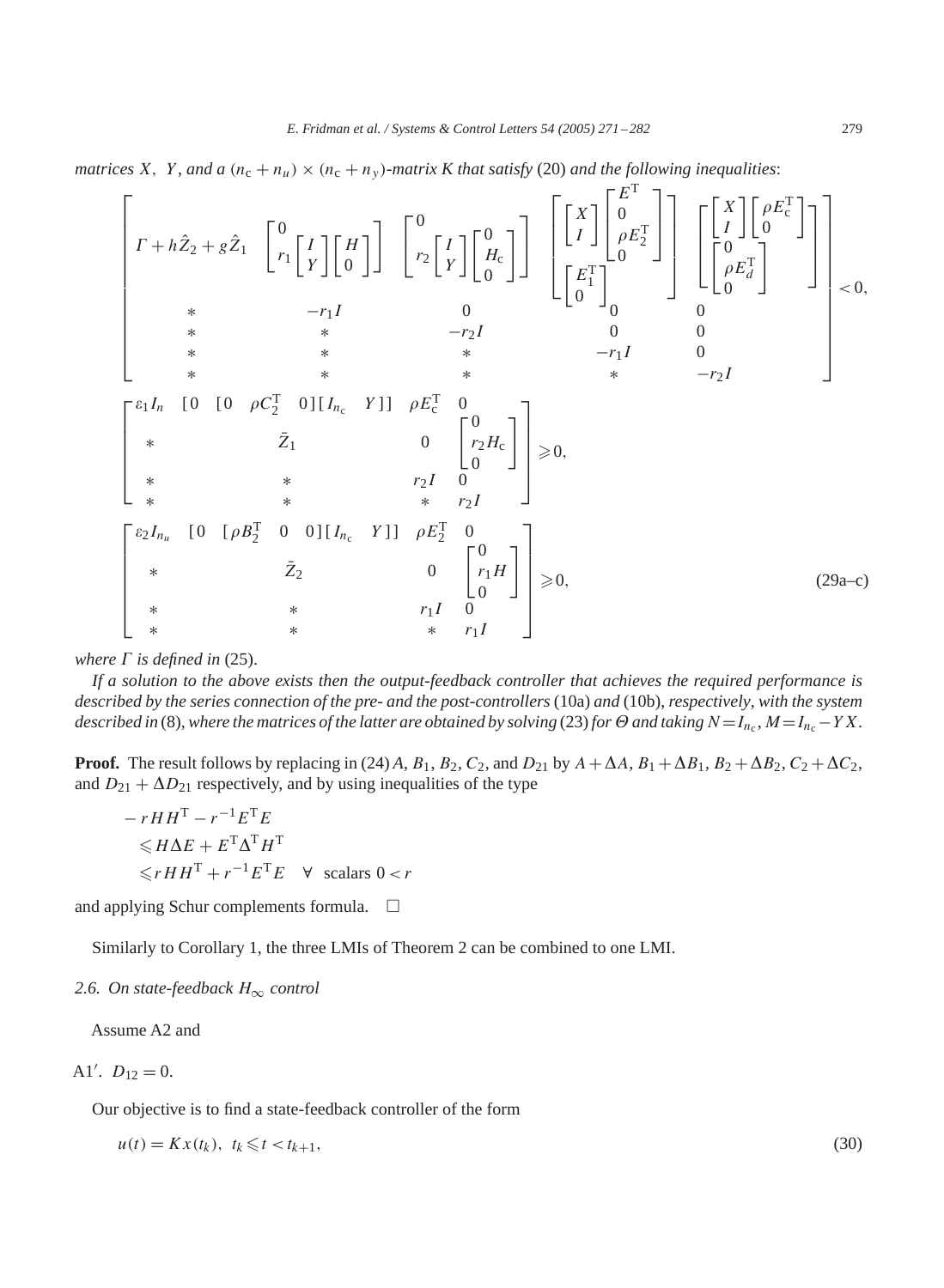which for all hold times satisfying A2 internally stabilizes the system and leads to  $J_c < 0$ , for  $x(0) = 0$  and for all non-zero  $w \in L_2[0,\infty)$ . Under A1' a simple solution to state-feedback  $H_\infty$  control will be derived.

We represent a piecewise constant control law as continuous time control with time-varying piecewise-continuous delay  $\tau = t - t_k$ , as given in (1). We will thus look for a state-feedback controller of the form

$$
u(t) = Kx(t - \tau(t)).
$$
\n<sup>(31)</sup>

Substituting  $(31)$  into  $(2)$ , we obtain the following closed-loop system:

$$
\begin{aligned} \dot{x}(t) &= Ax(t) + B_2 K x(t - \tau(t)) + B_1 w(t), \\ z(t) &= C_1 x(t). \end{aligned} \tag{32}
$$

From A2 it follows that  $0 \le \tau(t) \le h$  since  $\tau \le t_{k+1} - t_k$ . We will further consider (32) as the system with uncertain and bounded delay, and we require that  $J_c < 0$  holds for all non-zero  $w \in L_2[0, \infty)$  and for zero initial condition  $x(t) = 0, t \le 0.$ 

In order to apply Lemma 1 to (32), we denote  $P_3 = \varepsilon P_2$ , where  $\varepsilon$  is a scalar,  $\bar{P} = P_2^{-1}$ ,  $\bar{P}_1 = \bar{P}^T P_1 \bar{P}$ ,  $\bar{R} = \bar{P}^T R \bar{P}$ ,  $\overline{Z}_i = \overline{P}^T Z_i \overline{P}$ ,  $i = 1, 2, 3$  and  $\overline{Y} = K \overline{P}$ . Multiplying (16a) by diag{ $\overline{P}^T$ ,  $\overline{P}^T$ ,  $I$ ,  $I$ } and diag{ $\overline{P}$ ,  $\overline{P}$ ,  $I$ ,  $I$ } and (16b) by diag{ $\bar{P}^T$ ,  $\bar{P}^T$ ,  $\bar{P}^T$ } and diag { $\bar{P}$ ,  $\bar{P}$ ,  $\bar{P}$ }, from the right and the left, respectively, the following is obtained.

**Theorem 3.** Assume A1'. *Consider* (2). *For a prescribed scalar*  $\gamma > 0$ ,  $J_c(w) < 0 \ \forall w(t) \in L_2[0 \infty)$  *under sampled-data state-feedback controller for all holding times satisfying* A2, *if for some tuning scalar parameter*  $\epsilon$  there exist  $n \times n$  matrices  $0 < \bar{P}_1$ ,  $\bar{P}$ ,  $\bar{Z}_1$ ,  $\bar{Z}_2$ ,  $\bar{Z}_3$ ,  $\bar{R}$ , and  $n_u \times n$ - matrix  $\bar{Y}$  that satisfy

$$
\begin{bmatrix}\n\bar{P}^T A^T + A\bar{P} + B_2 \bar{Y} + \bar{Y}^T B_2 + h\bar{Z}_1 & \bar{P}_1 - \bar{P} + \varepsilon \bar{P}^T A^T + \varepsilon \bar{Y}^T B_2^T + h\bar{Z}_2 & \bar{P}^T C_1^T & B_1 \\
\ast & -\varepsilon \bar{P}^T - \varepsilon \bar{P} + h(\bar{R} + \bar{Z}_3) & 0 & \varepsilon B_1 \\
\ast & \ast & -I & 0 \\
\ast & \ast & \ast & -\gamma^2 I\n\end{bmatrix} < 0,
$$
\n
$$
\begin{bmatrix}\n\bar{R} & \bar{Y}^T B_2^T & \varepsilon \bar{Y}^T B_2^T \\
\ast & \bar{Z}_1 & \bar{Z}_2 \\
\ast & \ast & \bar{Z}_3\n\end{bmatrix} \ge 0.
$$
\n(33a,b)

*The state-feedback gain is given by*

$$
K = \bar{Y}\bar{P}^{-1}.\tag{34}
$$

Consider now (2) under the continuous state-feedback  $u(t) = Kx(t)$  and the index (5). It is well-known that in the continuous case  $J_c < 0$  iff there exist  $n \times n$ -matrix  $0 < P_1$ , and  $n_u \times n$ -matrix *Y* that satisfy

$$
\begin{bmatrix} P_1 A^{\mathrm{T}} + A P_1 + B_2 Y + Y^{\mathrm{T}} B_2 & P_1 C_1^{\mathrm{T}} & B_1 \\ * & -I & 0 \\ * & * & -\gamma^2 I \end{bmatrix} < 0,\tag{35}
$$

where  $K = Y P_1^{-1}$ . If (35) is feasible than for small enough  $h > 0$  (33) is feasible too (take e.g. the same  $P_1$ ,  $Y = \overline{Y}$ , and  $\bar{P} = P_1, \varepsilon \to 0$ , while *R* and *Z* are any matrices satisfying (33b)). We, therefore, obtain the following result (similar to the one of [\[13\]](#page-11-0) which was proved by using the lifting technique):

**Corollary 2.** *Consider* (2) *under* A1', A2. If the continuous-time state-feedback  $u = Kx(t)$  achieves  $J_c(w) < 0$ , *then there exists*  $h^* > 0$  *such that for all*  $h \in (0, h^*]$  *the sampled-data state-feedback* (30), *with the same gain K*, *achieves*  $J_c(w) < 0$ .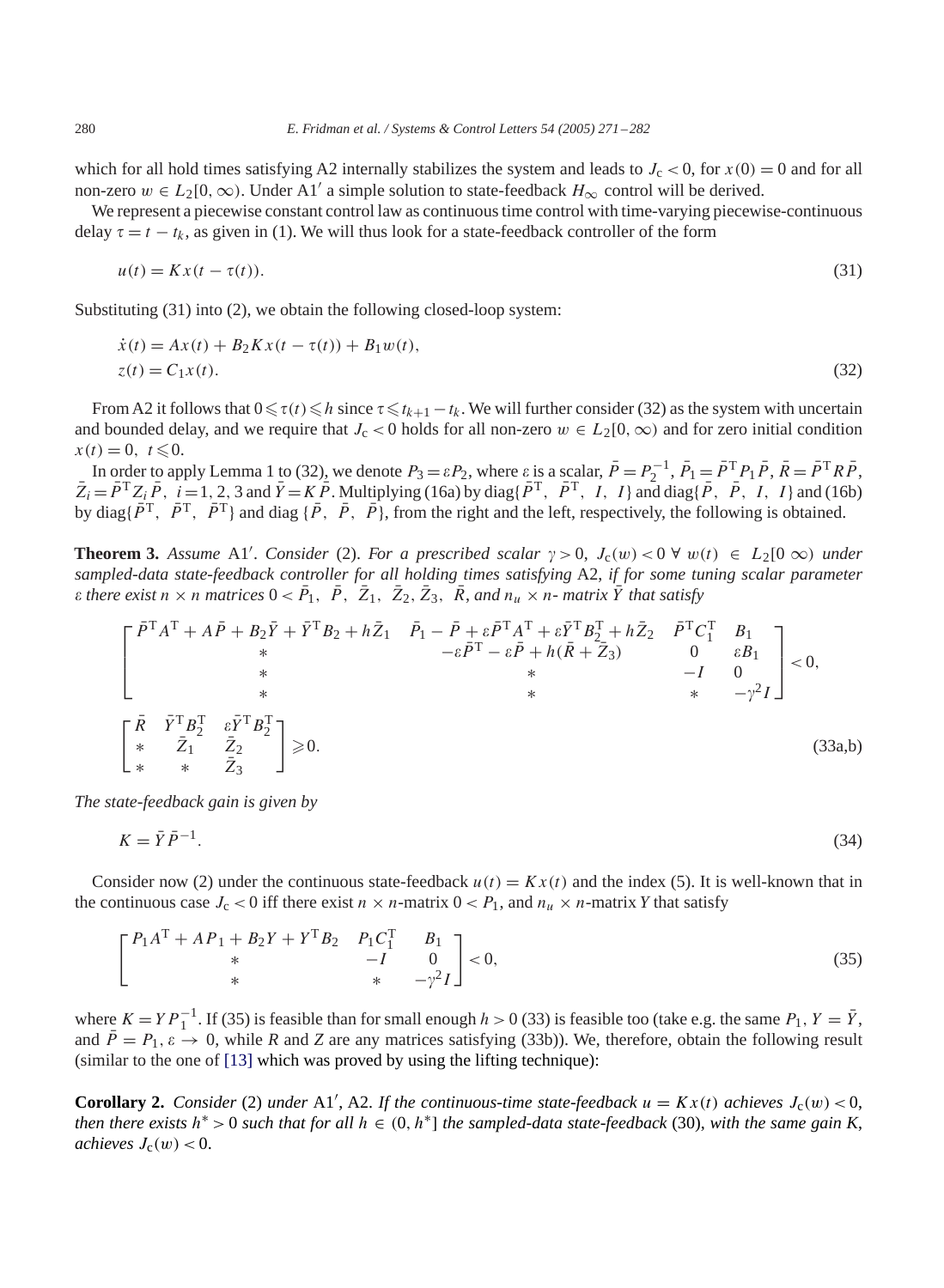The LMIs of Theorem 3 are affine in the system matrices and thus the solution for the system with polytopic type uncertainty readily follows. The results of this subsection may be easily adapted to the case of systems with norm-bounded uncertainties.

#### *2.7. Examples*

**Example 1.** We consider an example of [\[14\].](#page-11-0) The system is

$$
\begin{aligned}\n\dot{x}(t) &= -0.8x(t) + w(t) + 2u(t), \\
z(t) &= \begin{bmatrix} 1 \\ 0 \end{bmatrix} x(t) + \begin{bmatrix} 0 \\ 1 \end{bmatrix} u(t), \\
y(k) &= x(\sigma_k) + 0.3v_k, \quad k = 0, 1, \dots\n\end{aligned}
$$
\n(36)

We choose  $\rho = 0.01$  and apply Theorem 1, for  $\varepsilon_1 = 0.1$  and  $\varepsilon_2 = 0.4$  we obtain  $\gamma_{\text{min}} = 1.25$ . This result is higher than the minimum attenuation level of  $\gamma_{\rm min} = 0.816$  reported in [\[14\]](#page-11-0) for the case of equidistant sampling with the period  $g = \pi/4$  and holding with the period  $h = 1$ .

Consider next the state-feedback sampled-data  $H_{\infty}$  control of (36a) with  $z(t) = \begin{bmatrix} 1 \\ 0 \end{bmatrix}$ 0  $\big]x(t).$ 

Applying Theorem 3 for holding bound of  $h = 1$  a minimum attenuation level of  $\gamma = 0.8866$  is obtained for  $\varepsilon$  = 0.74. The corresponding feedback gain is  $K = -0.2678$ . The result obtained for holding that tends to zero is  $\gamma = 1.872 \times 10^{-6}$ .

**Example 2.** We consider here another example of [\[14\].](#page-11-0) Given the system:

$$
\dot{x}(t) = \begin{bmatrix} 0 & 1 \\ -16 & -4.8 \end{bmatrix} x(t) + \begin{bmatrix} 0 \\ 16 \end{bmatrix} w(t) + \begin{bmatrix} 0 \\ 16 \end{bmatrix} u(t),
$$
  
\n
$$
z(t) = \begin{bmatrix} 1 & 0 \\ 0 & 0 \end{bmatrix} x(t) + \begin{bmatrix} 0 \\ 0.1 \end{bmatrix} u(t),
$$
  
\n
$$
y_k = \begin{bmatrix} 1 & 0 \end{bmatrix} x(\sigma_k) + 0.1 v_k, \ k = 0, 1, \dots
$$
 (37)

For the output-feedback control with  $h=1$  and  $g=\pi/4$  we choose  $\rho=0.01$  and apply Theorem 1. For  $\varepsilon_1=0.4\times10^{-4}$ and  $\varepsilon_2 = 1.2 \times 10^{-3}$  we obtain  $\gamma_{\text{min}} = 1.125$ . This result is close to the minimum attenuation level of  $\gamma_{\text{min}} = 1.02$ found in [\[14\]](#page-11-0) for the case of equidistant holding with the period 1 and equidistant sampling with the period  $\pi/4$ . It is noted that the two poles introduced by the components of (8) and (10) at −0.01 are canceled by zeros of the controller so that the overall feedback controller possesses four poles and two zeros.

We assume next that the model of (37) encounters norm bounded uncertainty of type (27) with  $H = \begin{bmatrix} 0 \\ 1 \end{bmatrix}^T$ ,  $E=[3 \ 0]$ , and with zero  $E_1$ ,  $E_2$  and  $H_c$ . Applying Theorem 2, for the above value of  $\rho=0.01$ , we obtain a minimum value of  $\gamma_{\text{min}} = 1.432$  for  $r_1 = 39$ ,  $\varepsilon_1 = 0.4 \times 10^{-4}$ , and  $\varepsilon_2 = 1.2 \times 10^{-3}$ .

#### **3. Conclusions**

A new approach, which was recently introduced to sampled-data state-feedback stabilization, is developed to the sampled-data  $H_{\infty}$  control. The system is modelled as a continuous-time one, where the control input and the measurement output have piecewise-continuous delays. It is assumed that the maximum holding interval is not greater than  $h > 0$  and the maximum sampling interval is not greater than  $g > 0$ . The h and g-dependent sufficient LMI conditions are derived for output-feedback  $H_{\infty}$  control of such systems via Lyapunov–Krasovskii functionals